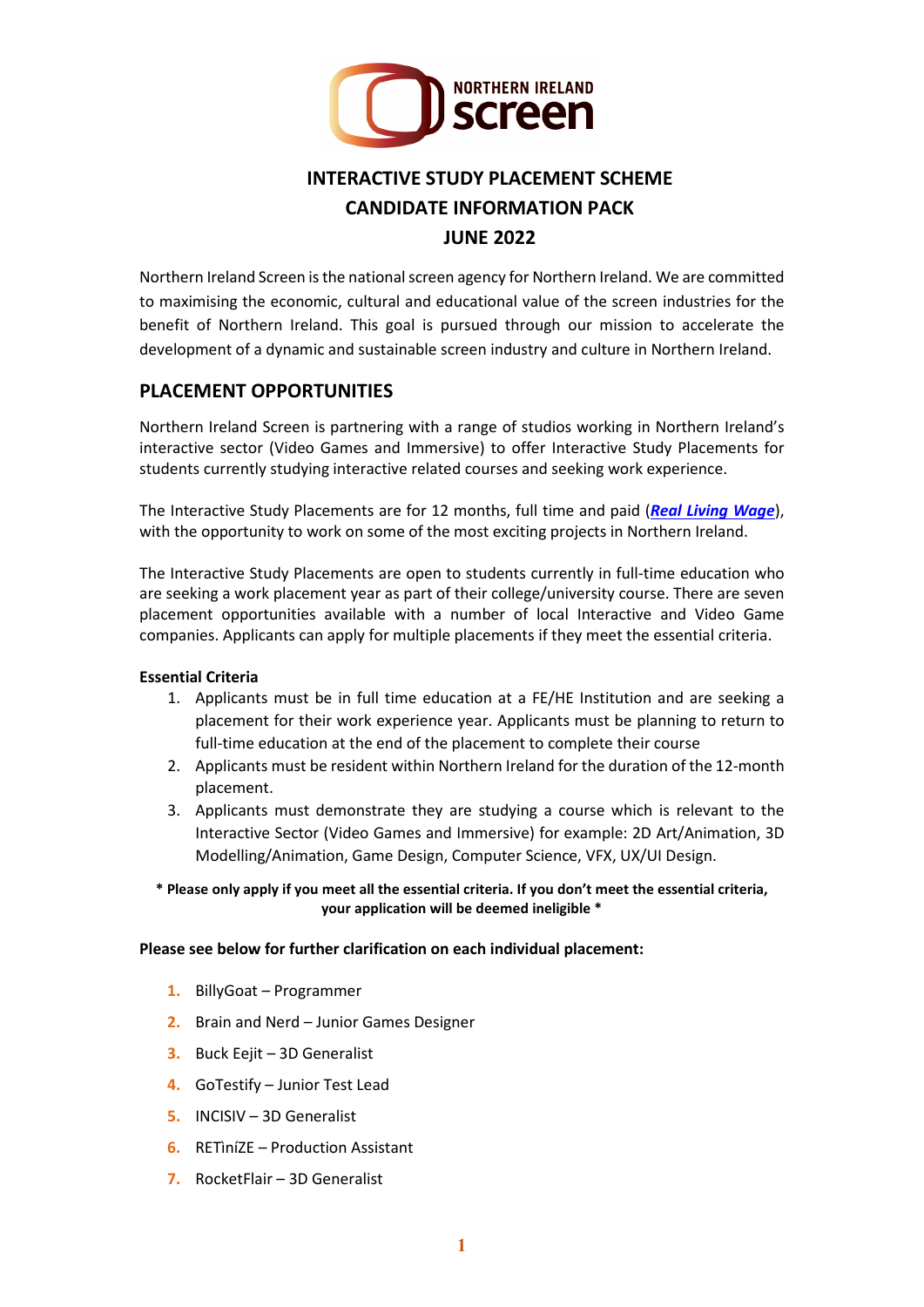

#### **Background:**

BillyGoat Entertainment is a video game developer based in sunny Belfast, Northern Ireland. Established in 2010 'The Goat' specialises in crafting jovial, light-hearted, comedic experiences for consoles and PC. Our titles include the comedy adventure game, Her Majesty's SPIFFING, and co-op shopping-kart racer, Supermarket Shriek.

| <b>Post</b>         | Programmer              |
|---------------------|-------------------------|
| <b>Salary Scale</b> | Real Living Wage        |
| <b>Start Date</b>   | August / September 2022 |

#### **Job Description:**

We are keen to offer a talented programmer a study placement in our Belfast studio. This role would be appropriate for a computer science/ programming student with an interest in console video game development. Individuals with experience using the Unity game engine (or similar) and experience coding in C# would be a plus but not a requirement.

The successful applicant will contribute to the development of our upcoming Xbox Series/ PS5 / PC game and will be expected to integrate into our established team. We're looking for a motivated problem solver with an understanding of the game development process.

### **Essential Criteria:**

- Demonstrable experience in computer science/programming background
- Ability to work and communicate within a team
- **Problem solver**

#### **Desirable Criteria:**

- **Experience of using Unity Game Engine (or similar)**
- **Experience of coding in C#**
- **Interest in video game development for Console**

*Any links to examples of work / personal projects would be encouraged as well.*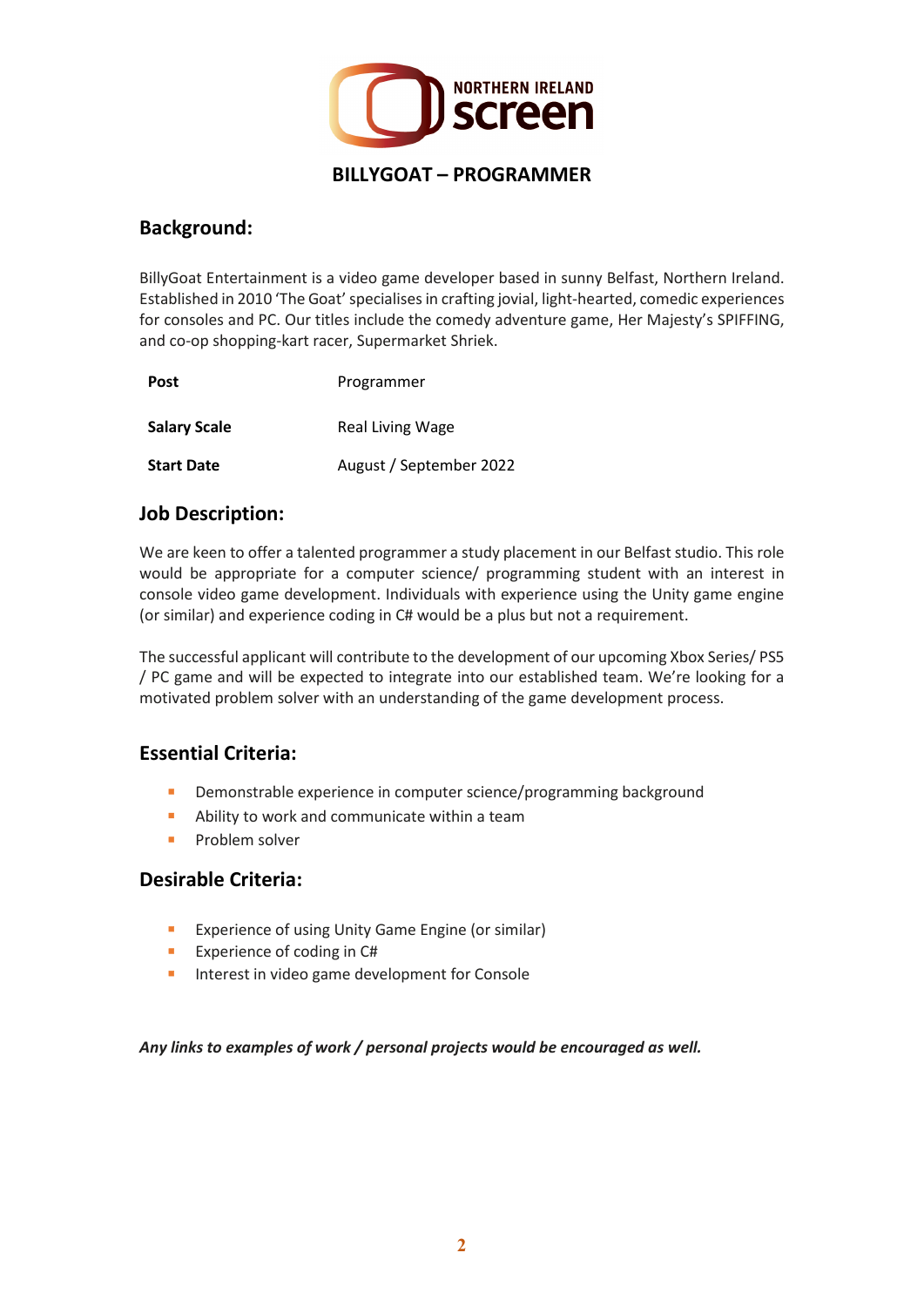

### **BRAIN AND NERD – JUNIOR GAME DESIGNER**

#### **Background:**

Brain and Nerd is seeking to place a Junior Game Designer to help us develop new innovative game concepts for our range of PC and console prototypes. This placement role holder will make important contributions to the design of our live projects, working closely with all leads as well as our team's artists and programmers on new features and designs. This placement is for someone studying a relevant field, such as game design, game development, computer science, animation or art and design.

| <b>Post</b>         | Junior Game Designer    |
|---------------------|-------------------------|
| <b>Salary Scale</b> | Real Living Wage        |
| <b>Start Date</b>   | August / September 2022 |

#### **Job Description:**

- Designing across multiple facets, including creating design documentation, level design, UI/UX pipelining and systems design
- **EXP** Creating professional game documentation, including technical documents, data entry, game balancing sheets, narrative script frameworks, integration of multimedia elements, and collaborative design documents
- **Maintaining strong communication with the different department leads (Production** team, Art Director, Lead Programmer)
- Updating existing materials to ensure all game design materials are reflective of our progress and direction
- **Helping us develop prototypes to explore new game ideas, including R&D, market** research, and contributing to collaborative ideation sessions.

Personal Profile:

- **Clear passion for video games we don't mind what or how you play, but you need** to be prepared to discuss why you enjoy what you do in detail!
- **Loves learning new tools and systems and isn't afraid to say "I don't know, but I can** find out!" – placement is your chance to play around with new skills with the support of professionals
- A keen creative problem solver with the imagination to come with some answers to big game design questions
- An excellent communicator who doesn't need to be the loudest person in the room but makes their voice heard in collaborative environments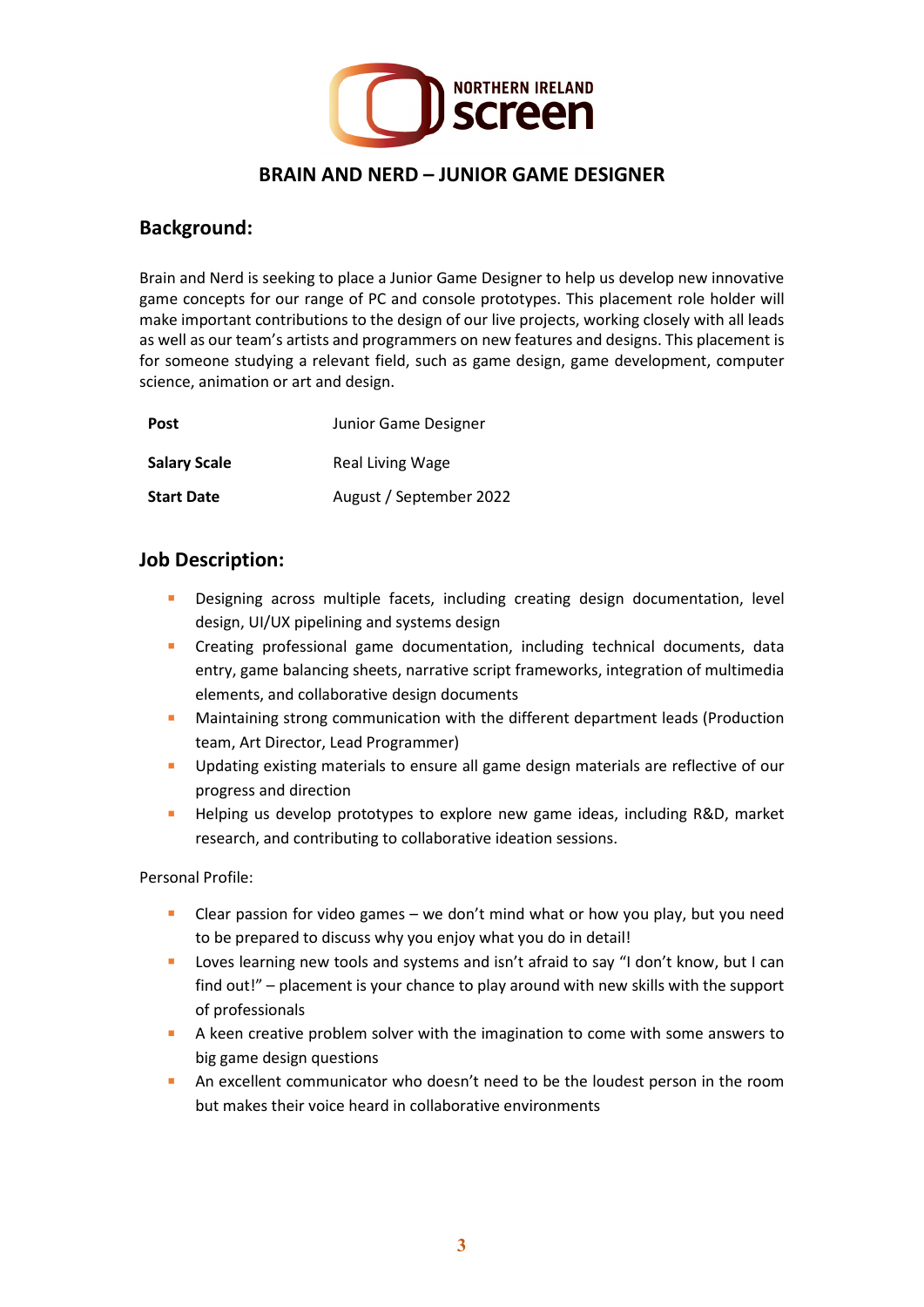

- **A** brilliant independent thinker who can complete research and tasks within their skillset independently for group presentation and feedback
- **•** Openminded approach to the world of work and what our industry and our audience looks like – diversity and inclusivity should mean something personal to you
- The ability to work well from home the position will be remote, but that doesn't mean we're not team players who communicate well.

#### **Essential Criteria:**

- **Clear passion for video games we don't mind what or how you play, but you need** to be prepared to discuss why you enjoy what you do in detail!
- **EXPERIENCE IN GRAME CREATION, to include at least one of the following: Personal** projects (college/uni, homemade, etc.) to at least a prototype level - Level concepts, design documents, scripts or mod creation for an existing game
- **Experience with one or more creative tools. (Unity, Unreal, Blender, Maya, Twine,** Figma etc.)
- Good experience with multimedia software (Office, Adobe etc.).
- **Solid planning and project management knowledge you should be familiar with** some form of project management tool (Trello, Ora, Jira, Monday etc.)
- **Ability to meet deadlines**

#### **Desirable Criteria:**

Some fundamental experience with Unity.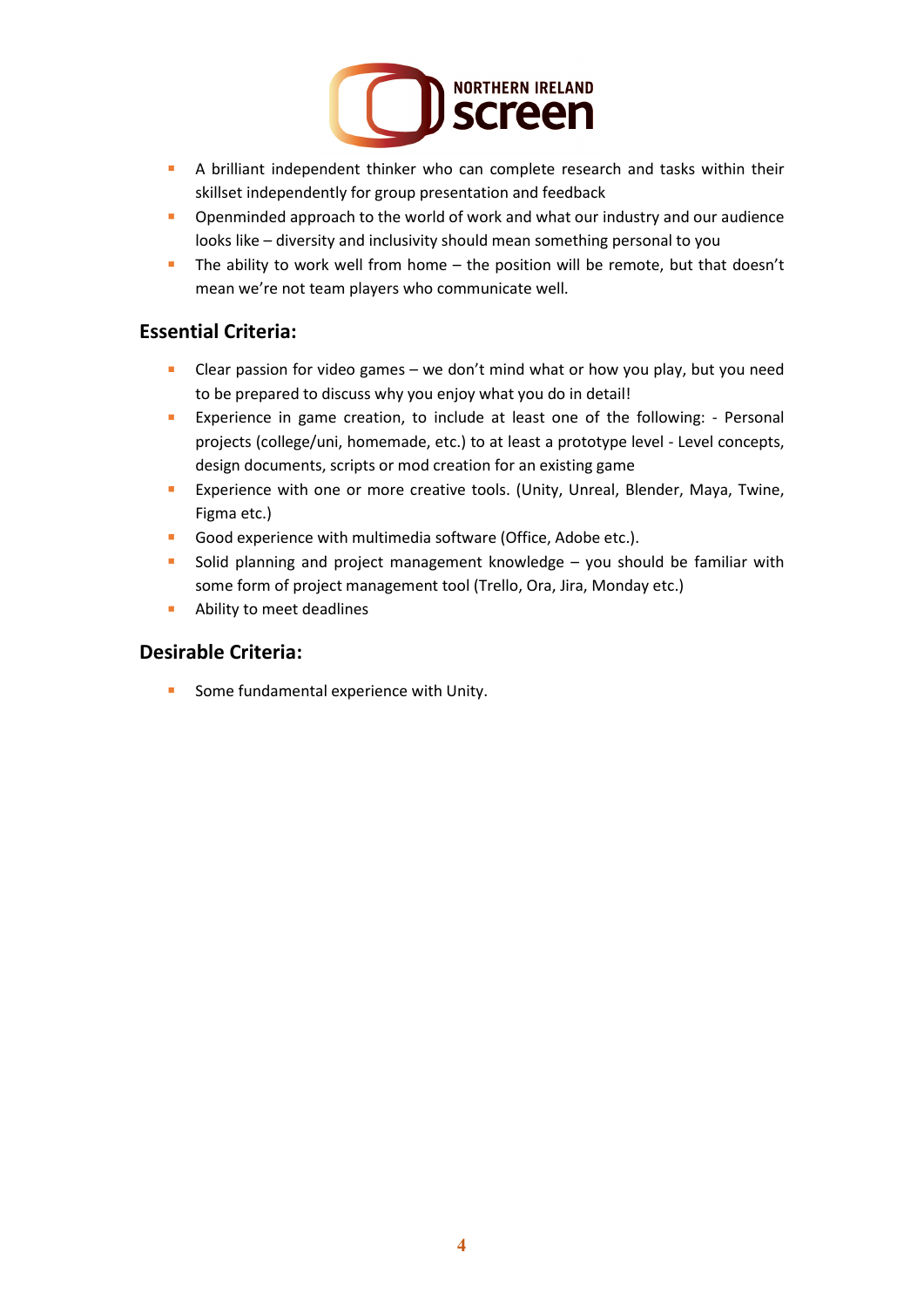

#### **Background:**

Buck Eejit Games are a brand new game development studio based in Belfast. We may be a brand new start-up but are looking to expand quickly to bring a host of top talent together to create fun and innovative games! We have a number of projects in the pipeline and a process to identify the next cool and innovative projects to work on. We offer a flexible hybrid working environment. We are in the process of securing the lease on a great office space in the heart of Belfast. The industry won't go back to 5 days a week in an office and we are absolutely an advocate for that, we intend to work around your needs to ensure your work/life balance is at the forefront.

| <b>Post</b>         | 3D Generalist           |
|---------------------|-------------------------|
| <b>Salary Scale</b> | Real Living Wage        |
| <b>Start Date</b>   | August / September 2022 |

#### **Job Description:**

This role will be assisting the art teams in the creation of assets across different projects. The role can cover modelling, sculpting, texturing, rigging, animation and motion capture with the expectation you will specialise in the field that appeals most to you. With support, you'll create 3D content for real projects and ensure the work is in line with the project's technical and artistic direction. There is also the opportunity to produce work to inspire and use in future projects. The successful candidate will be expected to:

- Model and texture realistic or stylistic modular, hard-surface and organic assets using industry standard art tools
- Create realistic materials and textures using physically-based shaders for use on architecture and organic models
- Proactively work with designers to deliver on gameplay functionality while achieving aesthetic goals
- Work with the art team to bring to life the vision and adhere to the aesthetic and technical standards set by the art leads
- Assist with optimisation and debugging to fix the issues raised by testers
- Develop an understanding of best practices, production pipelines and workflows.

### **Essential Criteria:**

- Demonstrable experience in creating 3D assets/models
- **EXPERIEG** Experience using computer graphic software (e.g. Blender, Autodesk 3ds Max or Maya)
- **Comfortable working within a team environment**
- Good attention to detail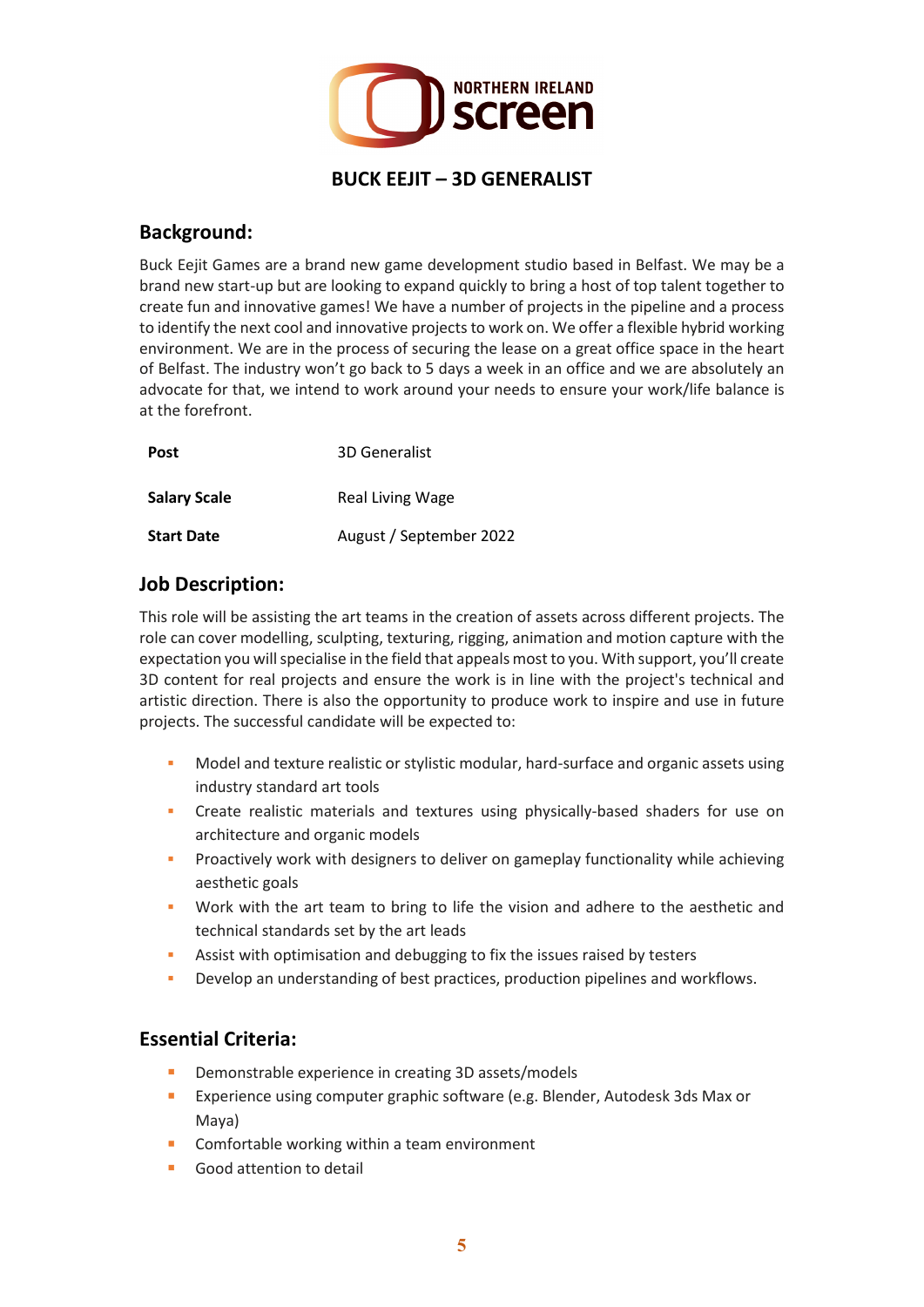

# **Desirable Criteria:**

- **I** Interest in any of these areas sculpting, texturing, rigging, animation and motion capture
- **EXPERIENCE EXPERIENCE In Unity animation/asset pipelines**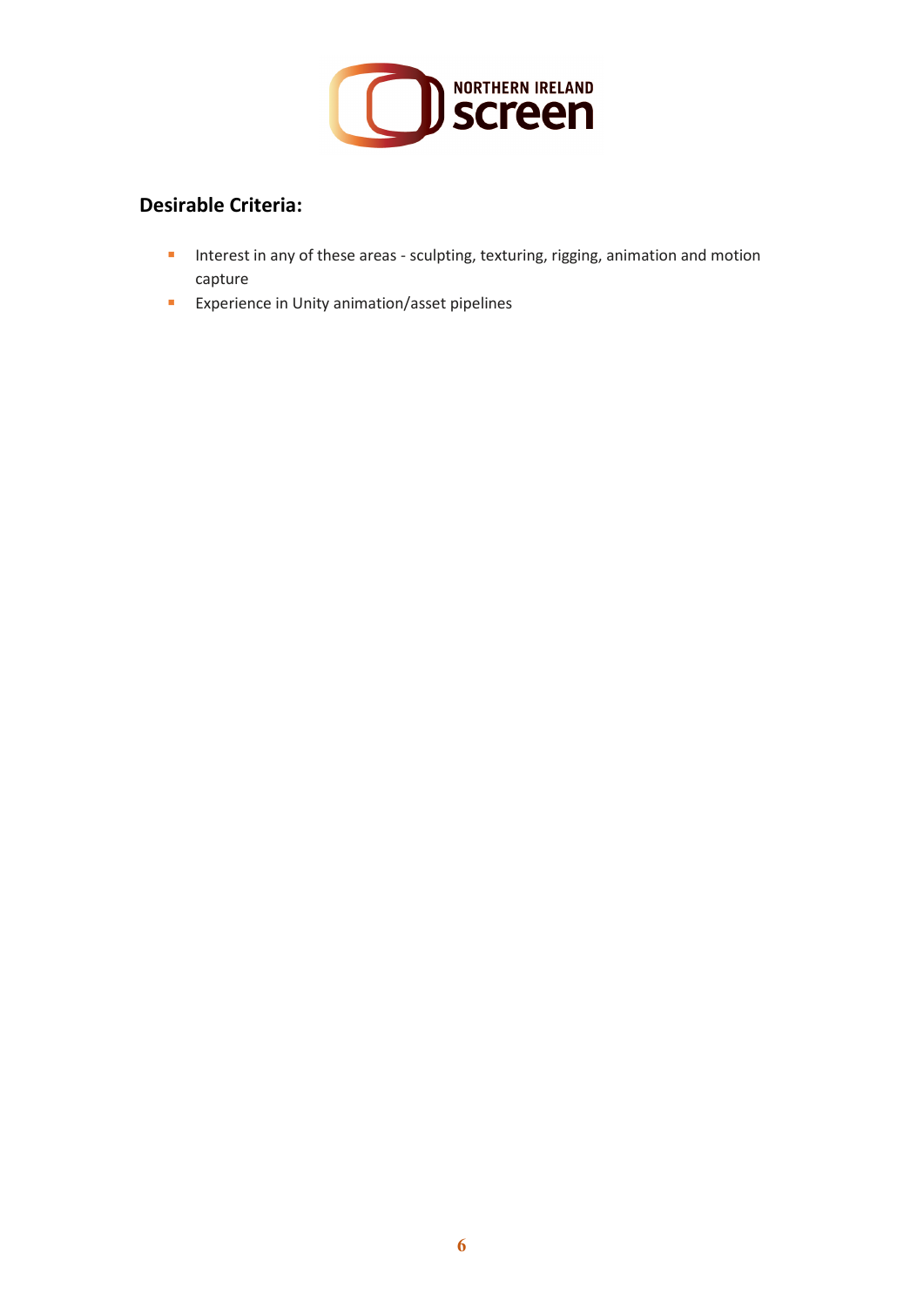

#### **The Company:**

Go Testify is a fast-growing User Research Platform, working with the biggest game studios in the world, which aids our customers to gain valuable insights at pace and help them to improve their games and increase their revenues.

Our Company Culture focuses wholly on collaboration, autonomy, innovation and compassion. Working at Go Testify, we will help you to unlock your ambition, turn your ideas into world-changing realities, and you can join an organisation where every voice makes a difference, and every difference creates a step towards better decisions.

| <b>Post</b>         | Junior Test Lead        |
|---------------------|-------------------------|
| <b>Salary Scale</b> | Real Living Wage        |
| <b>Start Date</b>   | August / September 2022 |

#### **Role Description:**

We are seeking a Junior Project Lead who will be responsible for delivering high-quality player feedback through the management of our customer's projects.

Our Junior Project Lead must be highly organised and possess the skills to multitask and retain significant information at any one time. They must possess a passion for games and have knowledge of navigating android, iOS and PC platforms.

Key Responsibilities:

- **Lead multiple small to midsize projects end to end following customer requirements**
- **Independently Identifies challenges and problem solves**
- **Conduct Quality Assurance checks on games prior to project launch**
- **EXP** Complete project tasks from end to end i.e. project step-up/surveys/player screening process/player security vet calls etc.
- **EXECUTE:** Quality assess automated intelligence prior to customer handover
- Build and deliver effective reporting to the wider team and Operations
- **Dum** and drive efficiencies in our internal processes to create smarter ways of working
- **Maintain excellent service standards, going above and beyond to ensure customer** satisfaction and retention
- **EXEDENT Seamlessly solve customer and player pain points and issues, seeing each interaction**
- Provide technical support to our Players when dealing with inbound queries during live projects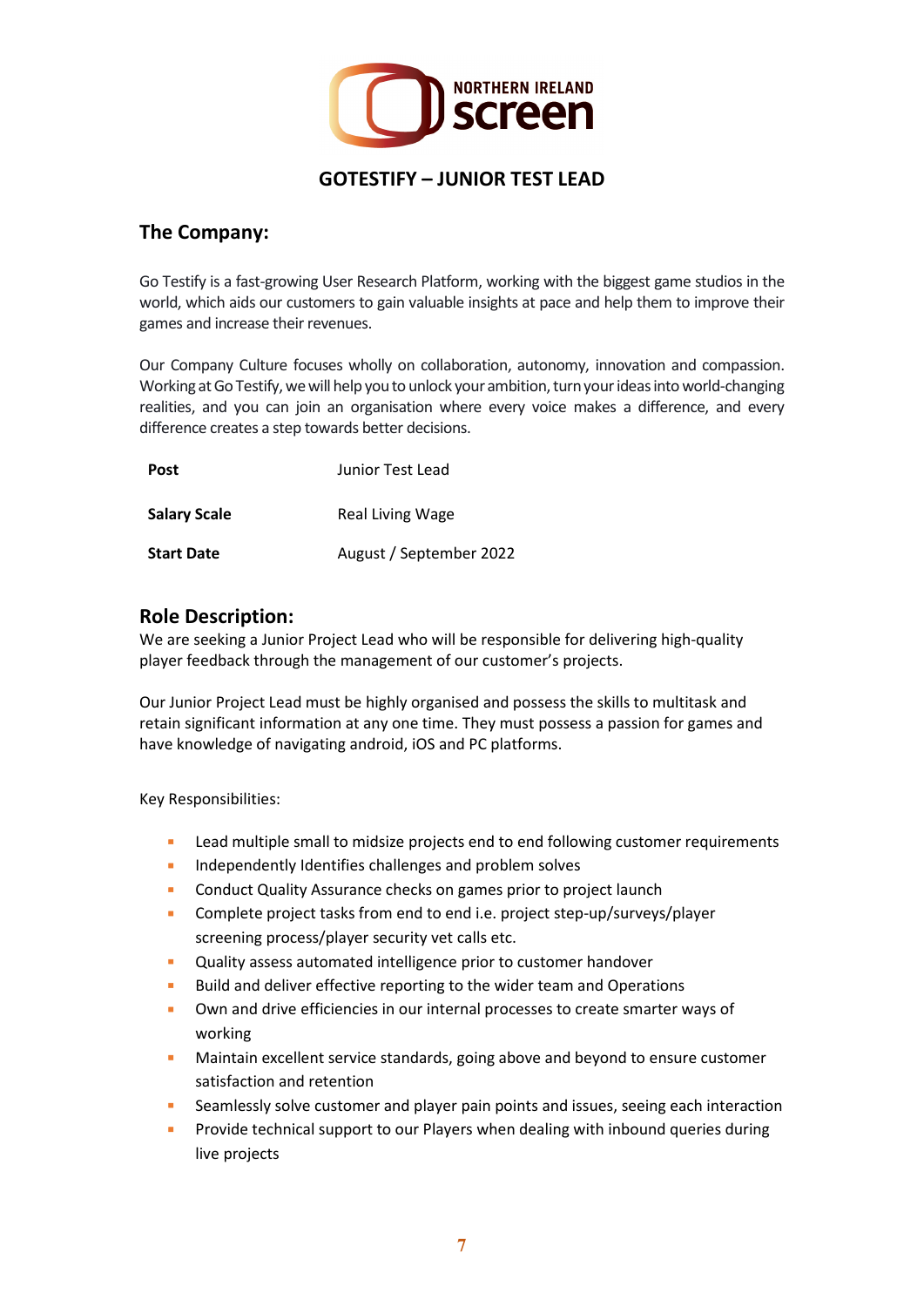

# **Essential Criteria:**

- **Competent in various tech platforms including PC, iOS and Android devices**
- **Communications and presentation skills that are proven to be highly effective** when communicating with external and internal stakeholders
- Highly organised and a strong planner, making sure all projects are well planned out prior to launch and any meetings with Operations
- Ability to work to strict deadlines and works well under pressure with strong and reliable decision-marking skills.
- **Ability to adapt to changing parameters within the project in real-time with a get** things done personality
- **Be approachable and supportive to team members to aid their training and** development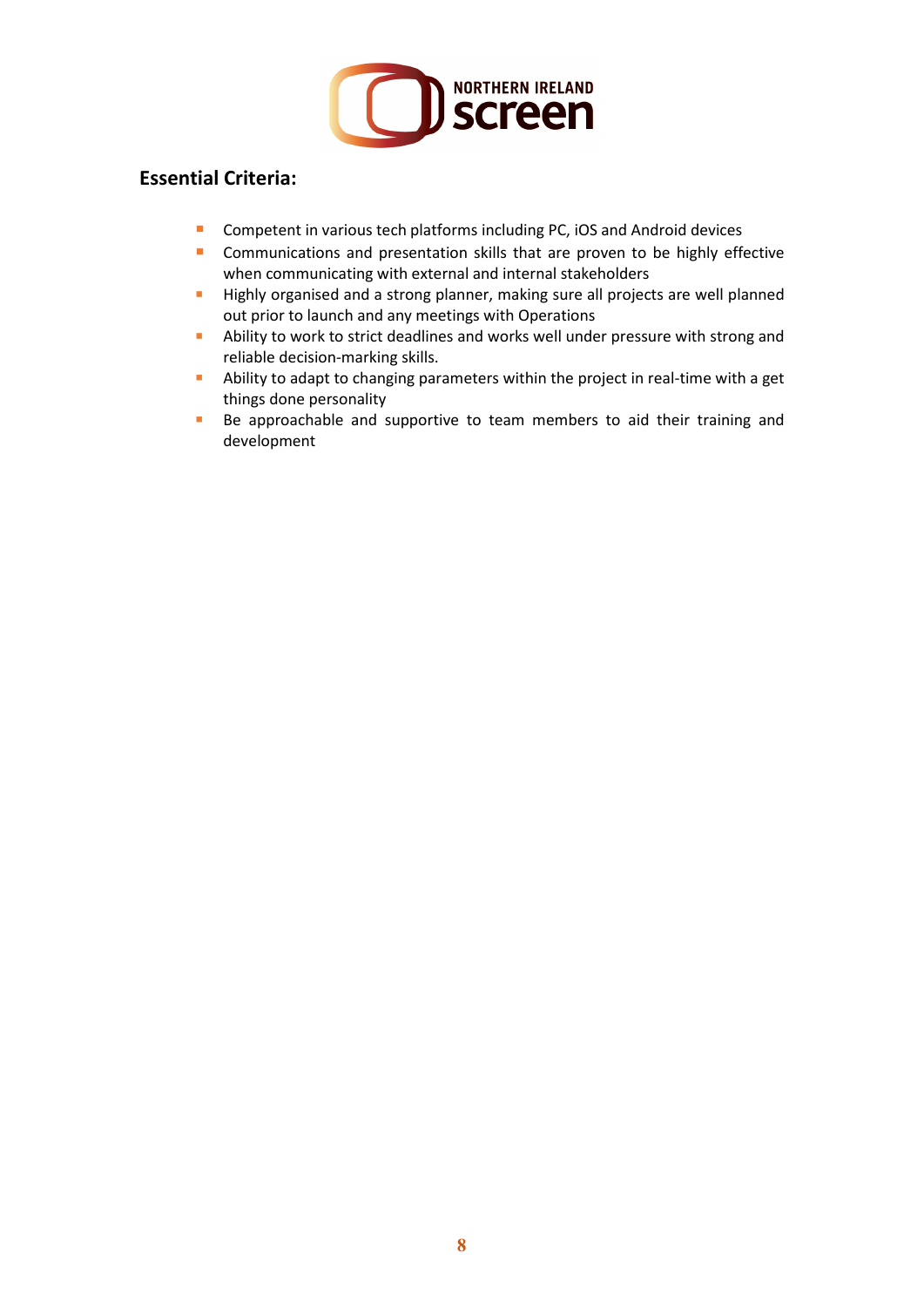

#### **INCISIV Ltd – 3D Generalist**

#### **Background:**

INCISIV is a neurotechnology company passionate about making a difference. We are an enthusiastic and talented team dedicated to getting award-winning research out of the lab and making a real difference to people's lives. By combining virtual reality with behavioural analytics, we develop VR games that are used by elite sports clubs but that are also available on the AppLab [\(CleanSheet\)](https://www.oculus.com/experiences/quest/5005632286166834/?locale=en_GB).

| <b>Post</b>         | 3D Generalist           |
|---------------------|-------------------------|
| <b>Salary Scale</b> | Real Living Wage        |
| <b>Start Date</b>   | August / September 2022 |

#### **Role Description:**

- Help develop creative models/assets to integrate within Unity 3D
- **Work closely with technical director to achieve expected visuals**
- **•** Optimise low-poly 3D models or assets
- **Work closely with Unity developers for assets and/or animation integration**

#### **Essential Criteria:**

- Comfortable working within a team environment with strong interpersonal and communication skills
- **•** Demonstrable expertise in creating 3D assets/models with using computer graphic software (e.g. Blender, Autodesk 3ds Max or Maya)
- **Experience in Unity animation/asset pipelines**
- **Willing to undertake challenging tasks**
- Able to optimise animations or assets for VR environments
- Good attention to detail

#### **Desirable Criteria**

- **Model rigging**
- Working with MoCap data to achieve realistic human motion
- **Developing asset workflows for Unity**
- **Experience texturing with relevant 3<sup>rd</sup> party packages**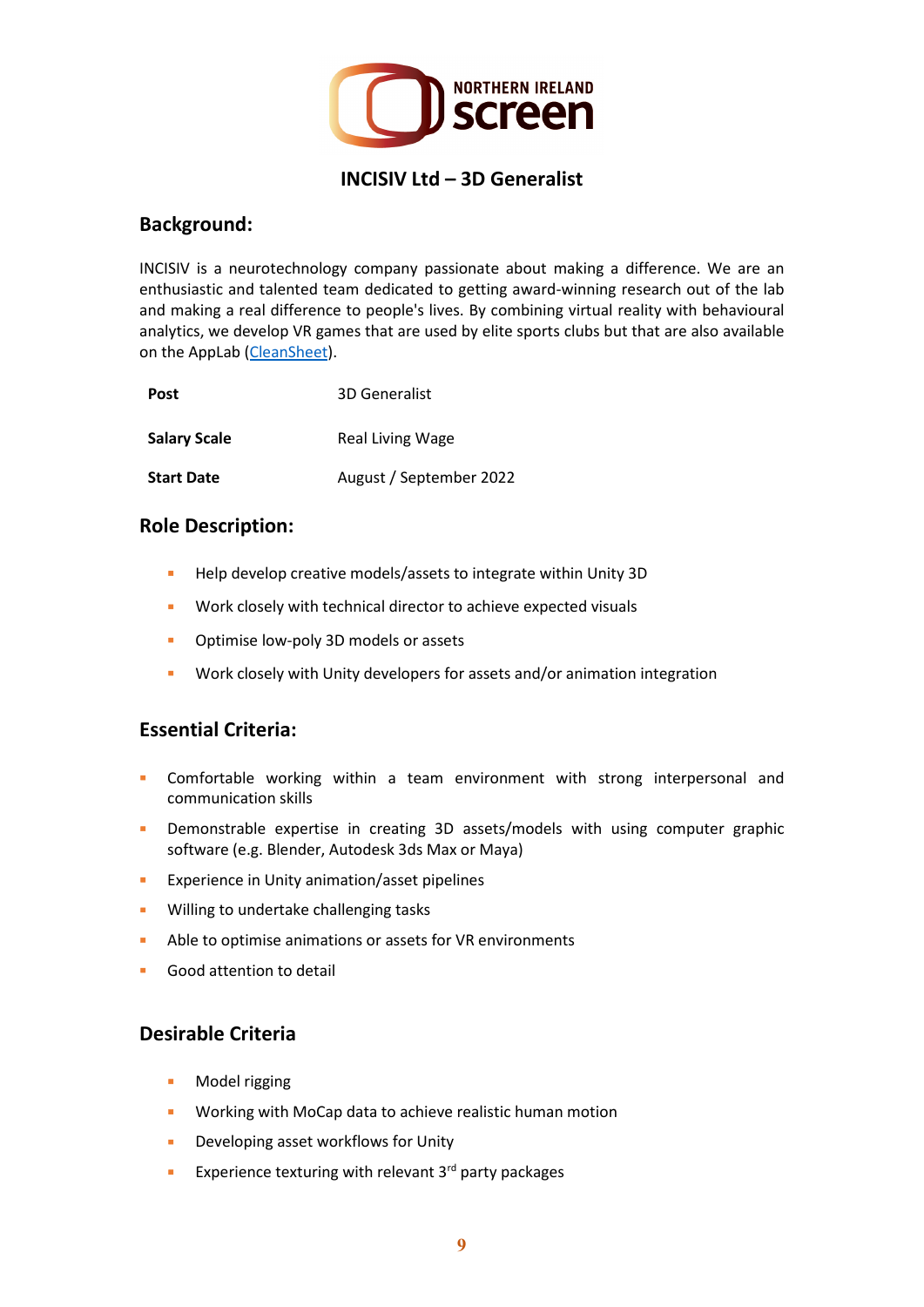

# **RETÍNÍZE – PRODUCTION ASSISTANT**

#### **Background:**

RETìníZE is one of the world's leading immersive-tech studios, working across AR, VR, multiscreen installations and software development. For the past few years we've been in stealth mode, developing Animotive - an innovative VR SaaS product set to disrupt the 3D animation production pipeline, making it completely intuitive. Animotive allows anyone to be an animator. We built our global reputation creating immersive experiences for major brands, such as the BBC, National Geographic, BMW, Land Rover , Seagate and WHO, collecting several international awards along the way. Our roots and reputations lie in high-end global film & television. At heart, we're experienced creatives with an intimate knowledge of the techniques required to harness immersive-tech to liberate the creative process.

| <b>Post</b>         | <b>Production Assistant</b> |
|---------------------|-----------------------------|
| <b>Salary Scale</b> | Real Living Wage            |
| <b>Start Date</b>   | August / September 2022     |

#### **Job Description:**

In your role as a Production Assistant, your time will be spent mainly creating; writing; filming; editing and producing digital content working closely with our Art Department.

#### **Essential Criteria:**

- A strong eye for design: colour, layout/composition, typography
- **A passion for digital media**
- **EXELUANG EXCELLENT COMMUNICATION SKILLS; writing, proof reading and editing skills in English.**
- **Some level of experience with Adobe Creative Cloud (Photoshop, Premiere etc.) or** equivalent.
- **Commitment, reliable with time-management skills.**
- **•** Organised and detail oriented, with the ability to manage multiple projects at one time.

#### **Desirable Criteria:**

Experience with immersive technology